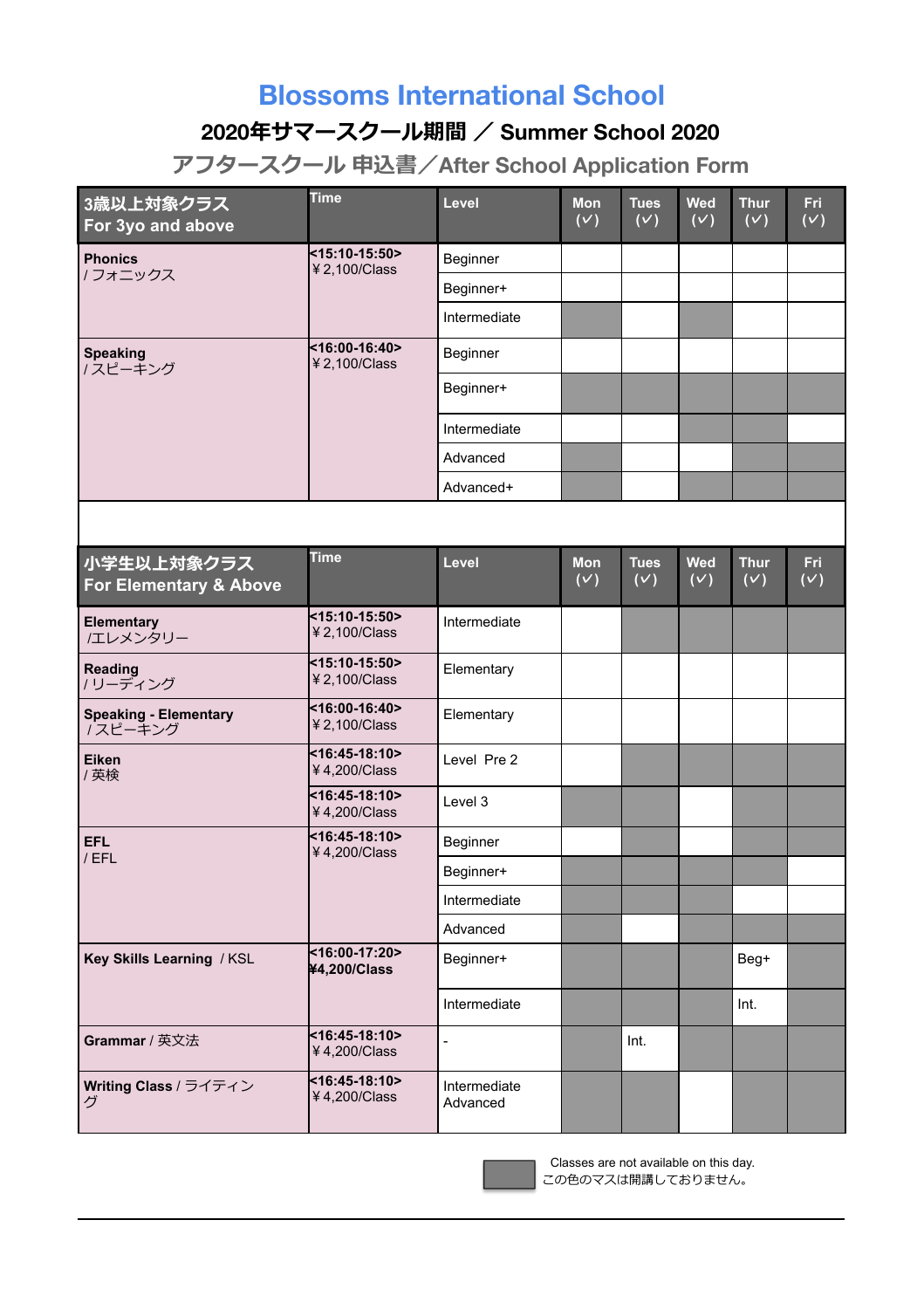| ■その他プログラム / PROGRAM M-F (Non-Class)                   |                  |  |  |  |  |  |  |
|-------------------------------------------------------|------------------|--|--|--|--|--|--|
| LExtended Care / 延長<br>¥ 1,000/hr                     | $14:00-18:30$    |  |  |  |  |  |  |
| <b>After School Club / ASク</b><br> ラブ<br>¥ 1,500/hr   | $k16:00-18:00$   |  |  |  |  |  |  |
| <b>Guided Independent</b><br>Study / 自習<br>¥ 1,000/hr | $<$ 14:00-18:30> |  |  |  |  |  |  |

■**M-F BUS (Request) \*Bus seats and times are limited.** ¥510/one way (tax inclusive) /バス送迎のご希望(バスのご案内には限りがありご希望に添えない場合がございます。) ¥ 510/片道 (税込)

**\_\_\_\_\_\_\_\_\_\_\_\_\_\_\_\_\_\_\_\_\_\_\_\_\_\_\_\_\_\_\_\_\_\_\_\_\_\_\_\_\_\_\_\_\_\_\_\_\_\_\_\_\_\_\_\_\_\_\_\_\_\_\_\_\_\_\_\_\_\_\_\_\_\_\_\_\_** 

**\_\_\_\_\_\_\_\_\_\_\_\_\_\_\_\_\_\_\_\_\_\_\_\_\_\_\_\_\_\_\_\_\_\_\_\_\_\_\_\_\_\_\_\_\_\_\_\_\_\_\_\_\_\_\_\_\_\_\_\_\_\_\_\_\_\_\_\_\_\_\_\_\_\_\_\_\_** 

**Pick up request / お迎え場所 (希望):** 

**Drop-off request / お帰りの降車場所 (希望):** 

## **■SATURDAY SCHOOL / サタデースクール**

| <b>Saturday School Class</b>                                                                                             | <b>Time</b>   | <b>Sat</b><br>$(\vee)$ |  |  |  |  |
|--------------------------------------------------------------------------------------------------------------------------|---------------|------------------------|--|--|--|--|
| ■Pre-Kinder & Kinder / プリキンダー & キンダー                                                                                     |               |                        |  |  |  |  |
| Speaking / スピーキング<br>¥ 2,100/Class                                                                                       | <09:50-10:30> |                        |  |  |  |  |
| Phonics / フォニックス<br>¥ 2,100/Class                                                                                        | <10:40-11:20> |                        |  |  |  |  |
| Theme / $\overline{\tau}$ - $\overline{\tau}$<br>¥ 2,100/Class                                                           | <11:30-12:10> |                        |  |  |  |  |
| ■Kinder to Elementary / キンダーからエレメンタリー                                                                                    |               |                        |  |  |  |  |
| Speaking / スピーキング<br>¥ 2,100/Class                                                                                       | <09:50-10:30> |                        |  |  |  |  |
| Phonics and Reading / フォニックス & リーディ<br>ング<br>$42.100/C$ lass                                                             | <10:40-11:20> |                        |  |  |  |  |
| Writing and Grammar / ライティング & 英文法<br>¥ 2,100/Class                                                                      | <11:30-12:10> |                        |  |  |  |  |
| Art Class / $\nabla$ – $\nabla$<br>¥ 2,700/Class + monthly ¥ 540 Materials All paid in<br>cash Tax inclusive<br>月謝制 (税込) | <12:40-13:40> |                        |  |  |  |  |
| ■Elementary Intermediate-Advanced / エレメンタリー中級-上級                                                                         |               |                        |  |  |  |  |
| Reading / リーディング<br>¥ 2,100/Class                                                                                        | <09:50-10:30> |                        |  |  |  |  |
| Speaking Project / スピーキングプロジェクト<br>¥4,200/Class                                                                          | <10:40-12:10> |                        |  |  |  |  |